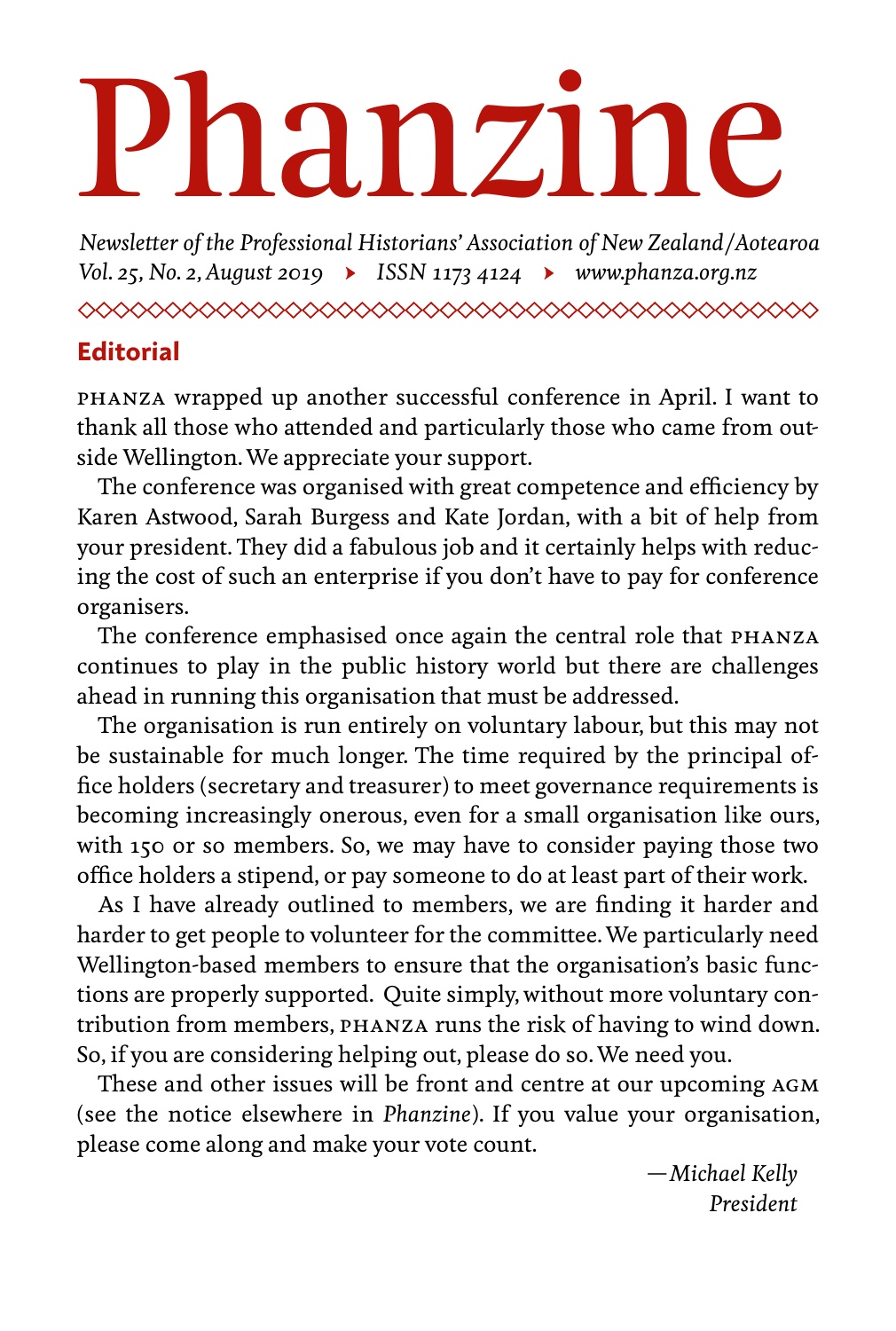#### **In this issue**

#### *1* Editorial

- *3* What's next for the history of public memory in Aotearoa/New Zealand?
- *7* Notice of PHANZA AGM
- *8* PHANZA conference reports
- *15* History teachers celebrated at sapper history book launch
- *16* News from Research and Publishing, Manatū Taonga
- *21* The Ōtaki Health Camp Rotunda
- *24* Big changes coming for heritage protection?
- *28* Obituary: Gavin McLean
- *31* Walking through food history
- *32* Auckland History Symposium

*Phanzine* is published three times a year by the Professional Historians' Association of New Zealand/Aotearoa. You can contact us by mail:

The Editor, *Phanzine*,

PO Box 1904, Thorndon, Wellington or at [editor@phanza.org.nz](mailto:editor@phanza.org.nz)

This issue was edited by Margaret Tennant and with assistance from Marguerite Hill and Peter Cooke.

Disclaimer: Opinions expressed in Phanzine are not necessarily those of the editors. Photos and illustrations are credited where applicable.

© PHANZA 2019



#### PHANZA Executive Committee 2018–19

Michael Kelly (President), historian and heritage consultant [president@phanza.org.nz](mailto:president@phanza.org.nz)

Sarah Burgess (Secretary), Manatū Taonga Ministry for Culture and Heritage

#### [secretary@phanza.org.nz](mailto:secretary@phanza.org.nz)

Sandra Gorter (Treasurer), freelance historian [treasurer@phanza.org.nz](mailto:treasurer@phanza.org.nz)

Ryan Bodman, freelance historian

Margaret Tennant, freelance historian

Monica Webb, freelance historian

Peter Cooke, freelance historian

*Ewan Morris draws upon his presentation to the PHANZA conference to reflect upon the notion of 'public memory'.* 

## What's next for the history of public memory in Aotearoa New Zealand?

For the past five years or so, historians have been involved in a major enterprise of public memory: commemoration of the centenary of the First World War. They have contributed to exhibitions, commemorative events, documentaries and other activities intended to raise awareness and understanding of New Zealand's role in the war. Through such activities, historians can help to shape public memory, but memory itself has a history which is attracting increasing scholarly attention.

By 'public memory', I mean relatively simplified representations of the past, particularly through images and stories, which are shared to some extent within a particular society and manifested in the public realm (public spaces, media, institutions and so on). Public memory can be distinguished both from the more detailed historical analysis undertaken by historians, and from memories held privately by individuals or families. Public memory can take a wide variety of forms, including representation of historical events and personalities in museums, memorials, commemorative ceremonies, film, art and popular culture.

I want to suggest five areas for further exploration in the history of public memory in Aotearoa New Zealand:

- *►* change over time;
- *►* local, national and international contexts;
- *►* cultural differences;
- *►* the interaction of private and public memories; and
- *►* public memory in the arts and popular culture.

Taking a long view of commemorative practices and forms – looking at them over a period of, say, a century or longer – allows us to see how they

*►* Overleaf: The ambiguities of some commemorative practices, such as this re-enactment of settler arrivals along the Manawatū River for Palmerston North's 1971 centennial, are now better recognised. Photo: Manawatū Heritage 2011P\_J35\_004840.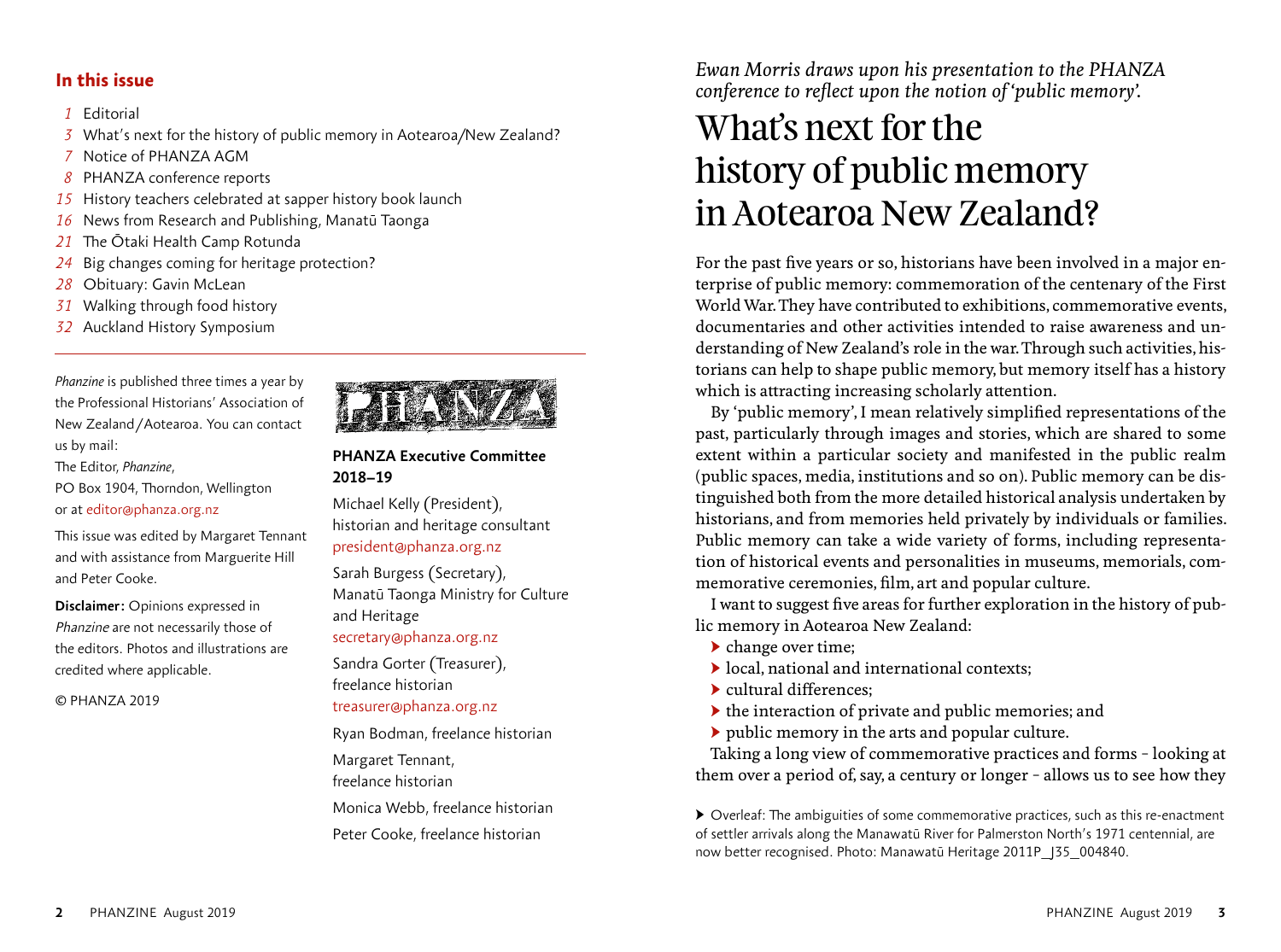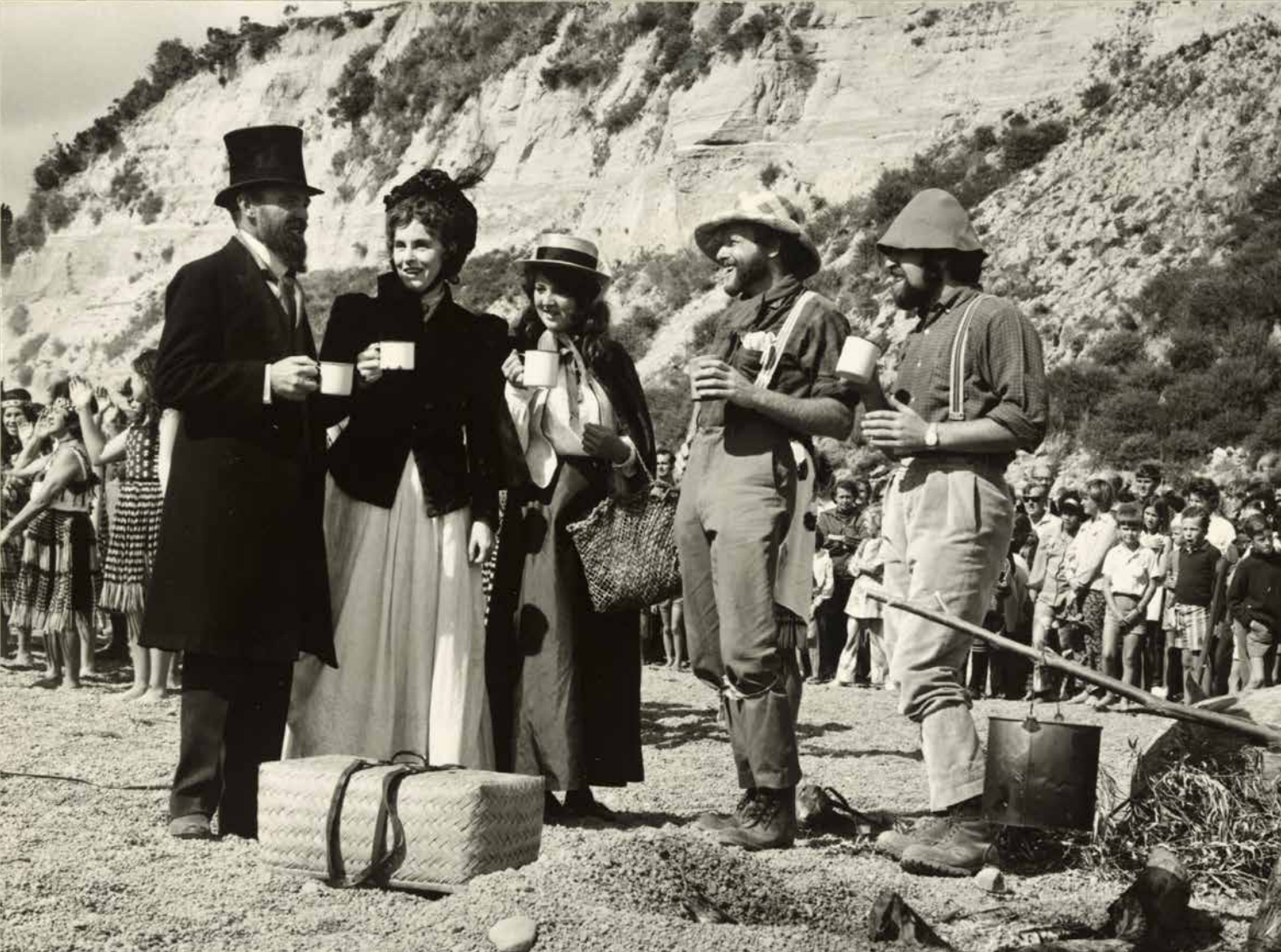have changed over time, and what factors have influenced these changes. If we look at public memorials, for example, we might ask questions such as:

- *►* Has there been a change in what and whom we remember through memorials?
- *►* Has the level of community engagement with the creation of memorials changed?
- *►* How have the meanings attached to memorials changed as the events they commemorate are re-evaluated by later generations?

Time is one dimension worth exploring further in research on public memory; interaction between the local, the national and the international is another. Historians can usefully consider what is distinctive about the ways in which particular local or regional communities remember their pasts, and how local or regional memory has been incorporated into national memory, or has resisted such incorporation. Public memory within New Zealand also needs to be seen in a wider transnational context. Events within New Zealand or involving New Zealanders are commemorated overseas, while overseas individuals and events are commemorated here. Transnational ethnic ties may also lead New Zealanders to contribute to commemorative projects in other countries.

A third area for further investigation is cultural difference. The study of public memory in New Zealand has focused primarily on Pākehā of British and Irish descent. What does public memory look like when viewed from, say, a Māori, Tokelauan or Cantonese perspective? Which historical individuals or events loom large, and how have these been represented? Considering cultural difference can mean looking for public memory in different places from those Pākehā researchers may be used to. For example, anyone who attended Te Matatini, the national kapa haka festival, in February this year, might have seen haka providing iwi perspectives on Captain Cook and the New Zealand Wars.

The relationship between public and private memory is a fourth area that warrants exploration. Individual and family memories may affect our responses to public memories of collective events such as war, industrial conflict or natural disaster. In some cases, private memories can be sites of resistance to the dominant narratives of public memory. In other cases, people may be able to place themselves and their families in public narratives, seeing their private memories as representative of larger stories. Public memory can also influence private memory. As Australian

historian Alistair Thomson explores in his book *Anzac Memories*, people may feel the need to 'compose' their memories so they fit with dominant public myths.

Finally, I want to touch on public memory in the arts and popular culture. Representations of history in film and television, literature, the visual arts or music can have a powerful influence in forming public memory. For example, many contemporary artists are engaging with New Zealand history, and particularly with the history of colonial relationships between Māori and Pākehā. How are such artists responding to, and perhaps helping to reshape, public memory? Then there is the body of commemorative memorabilia produced to mark particular anniversaries: from official commemorative items such as stamps, coins or medals, to commercial products such as crockery, figurines, postcards and games. What stories about New Zealand history have been told through the imagery employed in such objects?

While this article has only scratched the surface of possible topics in the history of public memory, I hope it may inspire some *Phanzine* readers to delve further into the fascinating field of memory studies.

#### Notice of PHANZA AGM 2019

Venue: The Guest Room, Southern Cross Garden Bar Restaurant, 39 Abel Smith Street, Te Aro, Wellington

Date: Tuesday, 6 August 2019

Time: Drinks and nibbles from 5:30pm; meeting begins 6pm

A draft agenda for the AGM is available on the website (https://phanza. org.nz/annual-general-meetings/). Further documents relating to the AGM, including proposed changes to the Constitution, will be added to the website and circulated to members by email closer to the time of the meeting.

Nominations for President, Secretary, Treasurer or ordinary membership of the Committee must be made in writing to the Secretary (secretary@phanza.org. nz) by 5 p.m. Monday 22 July 2019. Nominations must include a nominator (who may be the same person as the candidate) and a seconder.

Members who are unable to attend the AGM may authorise another member to exercise a proxy vote on their behalf.

We hope to see you at this year's AGM.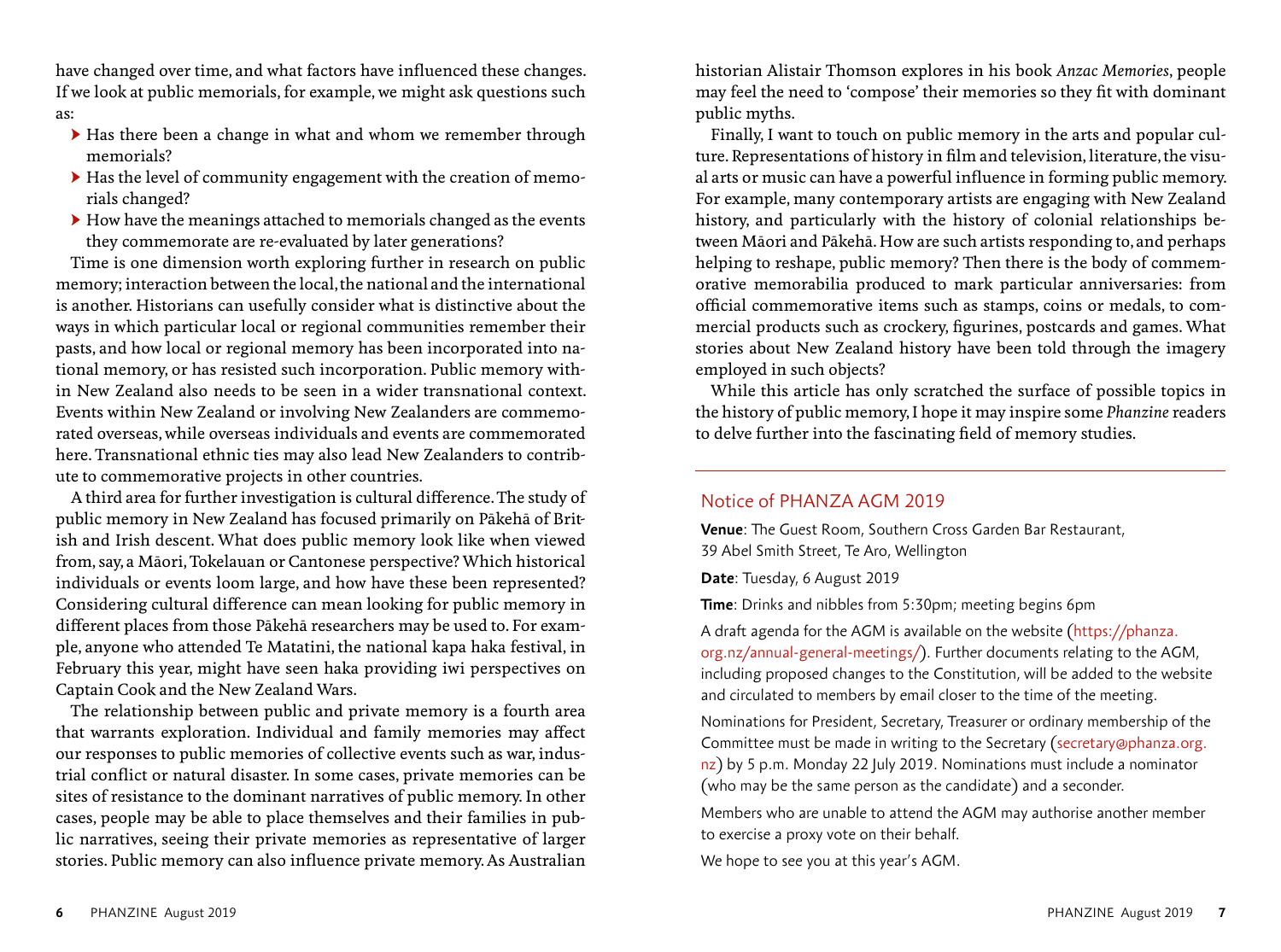#### *Margaret Tennant reports on the PHANZA conference held on 13–14 April 2019*

## After the war – what next?

Smaller, focused conferences are often the best and friendliest, and the PHANZA's 2019 conference, with its theme of 'After the War – What Next?' was no exception. The first full PHANZA conference for some years, it included a celebration, and review, of PHANZA's 25 years.

A panel chaired by Marguerite Hill, and including Tony Nightingale, Sarah Burgess and Ben Schrader, discussed PHANZA's past achievements, challenges, and future trajectory. Marguerite, who has played an important role for many years in the production of Phanzine, noted how the early discussions in 1994 envisaged a role for PHANZA in communication, advocacy and raising the profile of public history work, while Ben elaborated on the 1990s boom in public history which underwrote the formation of the association, with the *DNZB*, *Historical Atlas* and History Group of what is now Manatū Taonga all flourishing. David Hamer had done some of the groundwork at Victoria University of Wellington when he established a masters degree in public history. The fact that the course eventually foundered pointed, however, to what Ben termed the 'boom and bust' cycle in public history, and its reliance in New Zealand on big public projects.

Tony, who served on the PHANZA committee during its first 10 years, also noted the importance of the Treaty settlement area in providing work, and, for many historians, a salutary introduction to professional practice and pressures to produce to timetables. He reminded attendees of the episode when PHANZA's criticism of Neil Roberts' 1995 *New Zealand at War* documentary for factual errors and misrepresentations elicited an invitation for the PHANZA committee to 'stick their heads up a dead bear's bum', a graceless response from Roberts which gave the association free publicity when repeated in the *Listener*.

How to make a living from 'doing this history stuff' beyond a university context was also to the forefront, some discussants finding the prospect of a life endlessly seeking new projects discouraging; others pointing to the attractions of self-employment in contract work. (It may be a sign of the association's growing maturity that asides about university historians were largely absent here – as a female PHANZA member and university



Cutting the conference cake. Photo: William Cottrell

staff member who put time into some of the big public history projects, I always found references to the 'tweed jacket brigade' immensely irritating, and unfair. With smaller university history programmes and so many of their staff also on fixed term contracts these days any sense of a comfortable contingent of academic historians may have lost purchase.) The question of how to make a living as a public historian has intensified as various WWI history projects come to an end. What will be the next big opening?

Steve Watters' keynote address on 'The Call to Teach the New Zealand Wars' began with his claiming the title of educator rather than historian. Steve discussed the commemorative aspects of history and the ambiguities around how commemoration is approached, especially with regard to ANZAC Day. Referring to the petition headed 'Give Me My Own History' recently presented to Parliament, he noted that the 'what next' in the conference title might actually be 'more war', but hopefully of a more challenging kind than is often associated with public events.

Discussion focused on who is responsible for teacher professional development around the teaching of history (no one much, it appears) and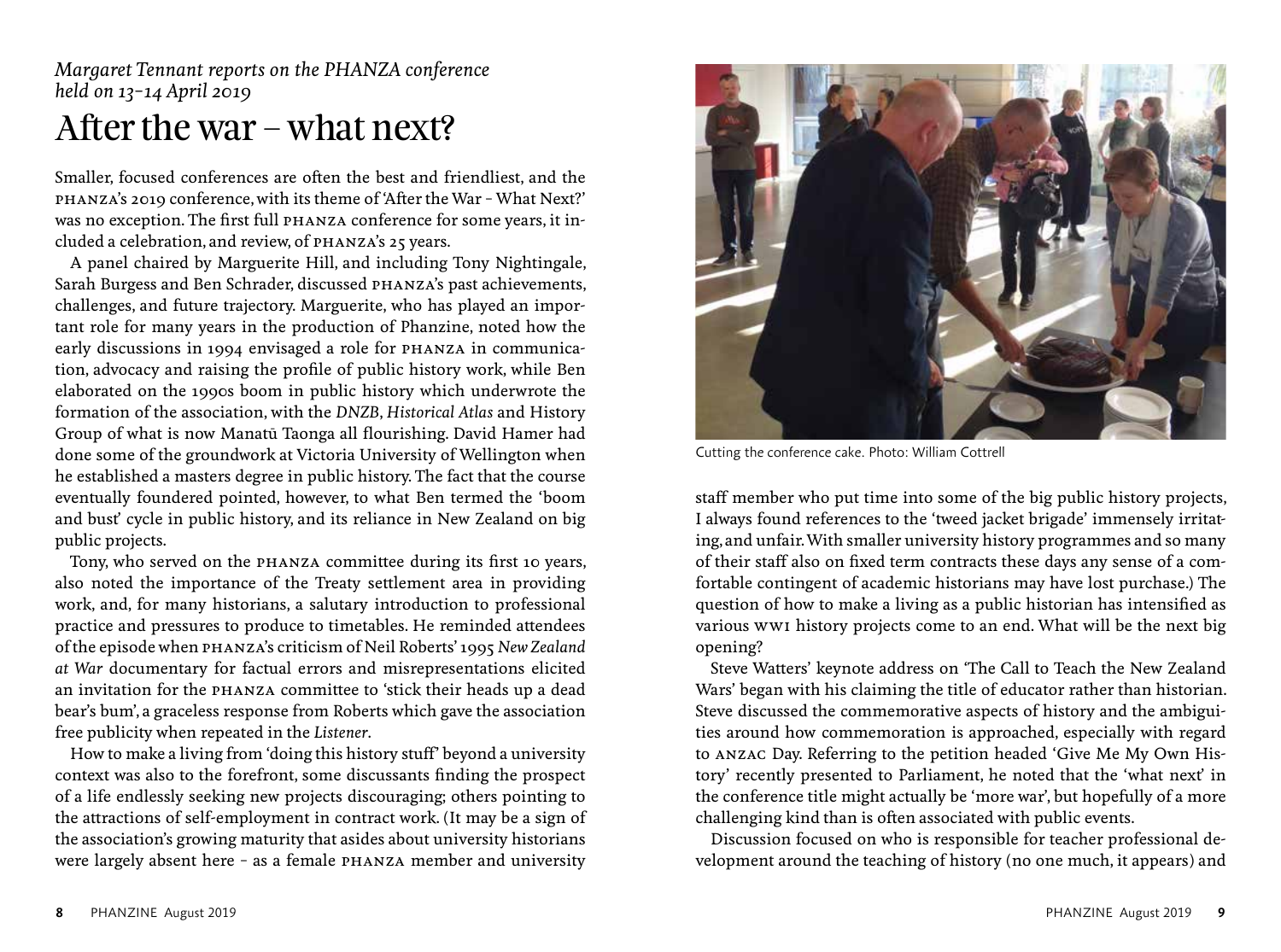the practicalities of assisting teachers when the planning time required for input and change is so long. More than one commentator expressed disappointment about the on-going focus on war, be it the World Wars, the New Zealand Wars or even the Musket Wars, compared with the neglect, for example, of environmental history in a time of potentially catastrophic climate change. The same point might be made about the neglect of other areas of New Zealand history.

There were some 25 paper presentations over two streams at the conference, and 50–60 attendees over the course of the weekend. Session themes showed the richness of on-going activity beyond the recent focus on war, for although 'war narratives' was one theme, presenters Margaret Pointer, Nicholas Haig and Mark Webster offered quite different lenses on the area, and there were also session groupings which focused more on the 'beyond' than the 'war' part of the conference title, bringing together papers on biogra-



Conference participants. Photo: Karen Astwood

phy, heritage and resilience, ways of looking at history and symbols and history.

A characteristic of the conference that I particularly appreciated was the emphasis on sustainability: there was no cumbersome conference bag and folder to throw away, and the programme was cleverly folded up inside each attendees' name tag. Abstracts were available online and on the USB sticks given out. The thoughtfulness of the organisers extended to information on the nearest place to buy a decent coffee and excellent advice to session chairs, including what might be said when introducing

speakers. Those who take on the role of conference organisers are greatly to be praised – special thanks to Sarah Burgess, Michael Kelly, Karen Astwood and Kate Jordan.

Finally, a note that overshadowing the conference was the recent death of Gavin McLean, who had long urged that another full PHANZA conference be held. Michael Kelly summarised Gavin's contribution to public history, and a moment's silence followed. Tim Shoebridge remembers Gavin elsewhere in *Phanzine*.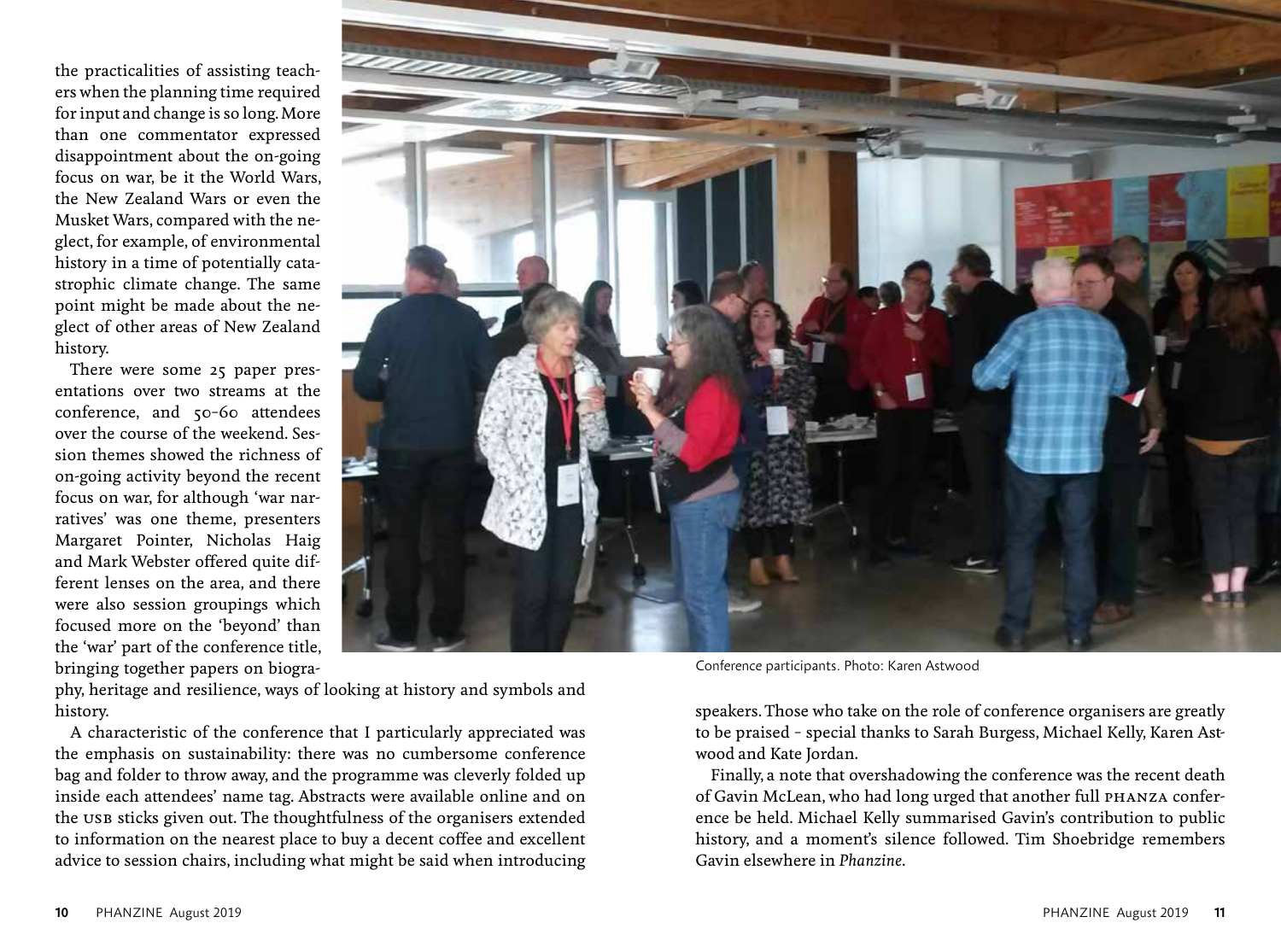*A view of the conference and surrounding activities from visitor Francesca Beddie, editor of the Professional Historians of New South Wales blogsite, on which this review appeared.*

# Exploring silences

What could be more apt after the four years of WWI commemoration than the question posed at Professional Historians New Zealand's fifth conference in its 25-year history – After the war: what's next? And the answer: well, yes, more war history but also more diversity in whose stories are told and by whom, and more place-based stories, and more use of the digital medium. Given the continuing dominance of conflict as a theme in history, this post concentrates on that strand of the conference.

*While it is ANZAC that, according to Watters, remains New Zealand's de facto national day, he thinks history teachers realise the need to incorporate the internal wars into their teaching.*

The Ministry for Culture and Heritage's senior historian educator, Steve Watters, gave the keynote address at the two-day conference in Wellington (13–14 April). In a polished performance – framed inevitably by the Christchurch massacre, being referred to in New Zealand as March 15 – he asked what message we send when we emphasise certain events and explain what war means by steeping it in gratitude for sacrifice rather than by asking challenging questions.

One response in New Zealand to the focus on WWI surprised me: in 2014 a visit to the sites of battles in New Zealand's internal wars prompted some year 12 students to initiate a petition to Parliament to officially acknowledge the New Zealand Wars in a national day of commemoration and to introduce study of these conflicts into the school curriculum. The petition gained momentum; it had more than 12,000 signatures by the time the Ōtorohanga College students presented it to Parliament in December 2015.

In August 2016, the government announced that a national day of

commemoration would be established (although not as a statutory holiday). In the final year of the WWI centenary, on 11 March 2018 such a day was held in Kororāreka-Russell to remember the battles that took place there in 1845. Finding a fixed day on the calendar that suits the country as a whole will, however, be difficult because the different nations (iwi) within Maori society have different wars to remember.

The Ministry of Education voiced its opposition to introducing the New Zealand Wars as a mandatory part of the curriculum but the government has set aside funds to increase awareness among all Aotearoa New Zealand citizens about local history. As one of the advisors (Kaawhia Te Muraahi) on the use of those funds put it:

We want the country behind the concept of a national day that speaks to who we are – in this country, not in Gallipoli, not off-shore but who we are in this country – where we have come from and where we could possibly go to.

While it is ANZAC that, according to Watters, remains New Zealand's de facto national day, he thinks history teachers realise the need to incorporate the internal wars into their teaching. Many, however, do not feel well equipped to do so, and are therefore keenly awaiting the outcomes of a project that will provide additional resources. 'Difficult Histories, The New Zealand Wars' is tracing shifting historical perspectives of the nineteenth-century clashes involving Māori and the Crown and investigating how different groups have commemorated these conflicts over time and how memory and silence about this difficult past permeates people's everyday lives in the present.

Other papers at the conference alerted us to the continuing gaps in war studies: the effect of war on women and others who remained at home, as workers or dissenters or, suddenly, enemy aliens. In one session, Jared Davidson drew on material from his recently published book, *Dead Letters: Censorship and Subversion in New Zealand 1915–1920*, to illustrate how war had affected the lives of people who did not go to the front.

Another presentation resonated with the recent book by Emma Dorins, *The Lives of Stories*: all this WWI commemoration will become part of the history of memory. Ewan Morris suggested there is more to investigate in the cross-overs between public and private memory; and between official and popular projections of the past (see a version of Ewan's paper elsewhere in *Phanzine*).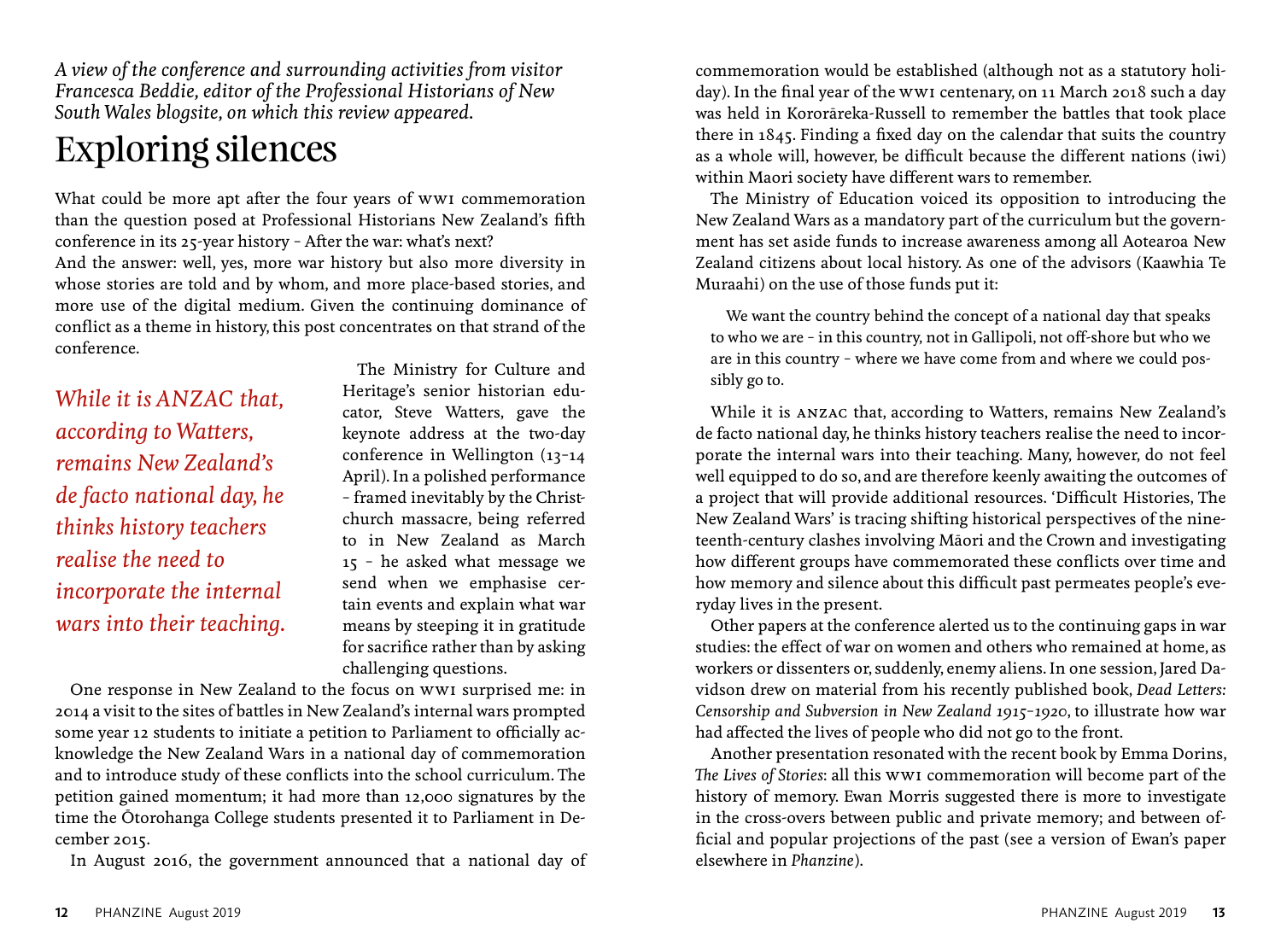Incorporated into the conference were three tours. On the walking tour of Mt Cook, we saw again the prominence of war commemoration. Outside the conference venue swayed a sculpture of Flanders poppies, produced by students at the neighbouring technical college for their 2015 project. Along the way we saw the remains of bunkers built in anticipation of Japanese invasion in WWII and then we arrived in the National Memorial Park, newly created in 2015. The park incorporates the War Memorial Carillon (1932) and other monuments but also has a casual air. As the official website says:

it's the perfect place to bring a picnic; an oasis of quiet reflection in the middle of our vibrant capital city of Wellington.

Fifteen minutes away is Te Papa, the Museum of New Zealand, where people are still flocking to the Gallipoli exhibition. This is a display that pulls no punches about the horror of war. It tells its story through the eyes and words of eight New Zealanders, each captured frozen in a moment of time on a monumental scale – 2.4 times human size. The crowds have to navigate narrow passages, one a simulation of a trench in which handto-hand battle is disturbingly lifelike. As well as hearing the stories of the men and women, the effects of war are graphically displayed. A little boy ran in front of me eager to look at a grenade. He pushed a button to be confronted by an animation of the effects of that grenade on a human skeleton. His glee turned to silence.

The exhibition sets out to create empathy for the characters who carry its messages about war. It asks people to write their responses on poppies that are placed at the feet of the last great statue. Some convey the familiar gratitude for sacrifice; others the need to learn from the carnage:

'A great reminder we do not want war.'

But also a reminder that historians have an ongoing role in exploring silences in the official record and bringing these into public view.



History teacher Graeme Dee and former student Peter Cooke at the launch of *Won By the Spade*. Photo: Peter Cooke

#### History teachers celebrated at sapper history book launch

Given the focus on history in schools in Steve Watters' conference keynote address, it was great to see history teachers singled out for special mention at a recent book launch in Parliament's Great Hall. Graeme Dee, former history teacher at Otumoetai College in Tauranga, attended the launch of a book by his former student and PHANZA committee member Peter Cooke. *Won by the Spade – How the Royal NZ Engineers Built a Nation* was being launched by the Minister of Defence Ron Mark and Minister of Building & Construction Jenny Salesa, who both praised the Kiwi sappers in all they do. Peter singled out 'Mr Dee' has having set him on the path to a fascination in history by his insightful and relevant teaching methods. 'Though four decades have elapsed, I still vividly recall the day the US President Richard Nixon resigned, and how Mr Dee helped us understand its significance,' Peter said. He used the occasion to urge that more New Zealand history should be taught in schools.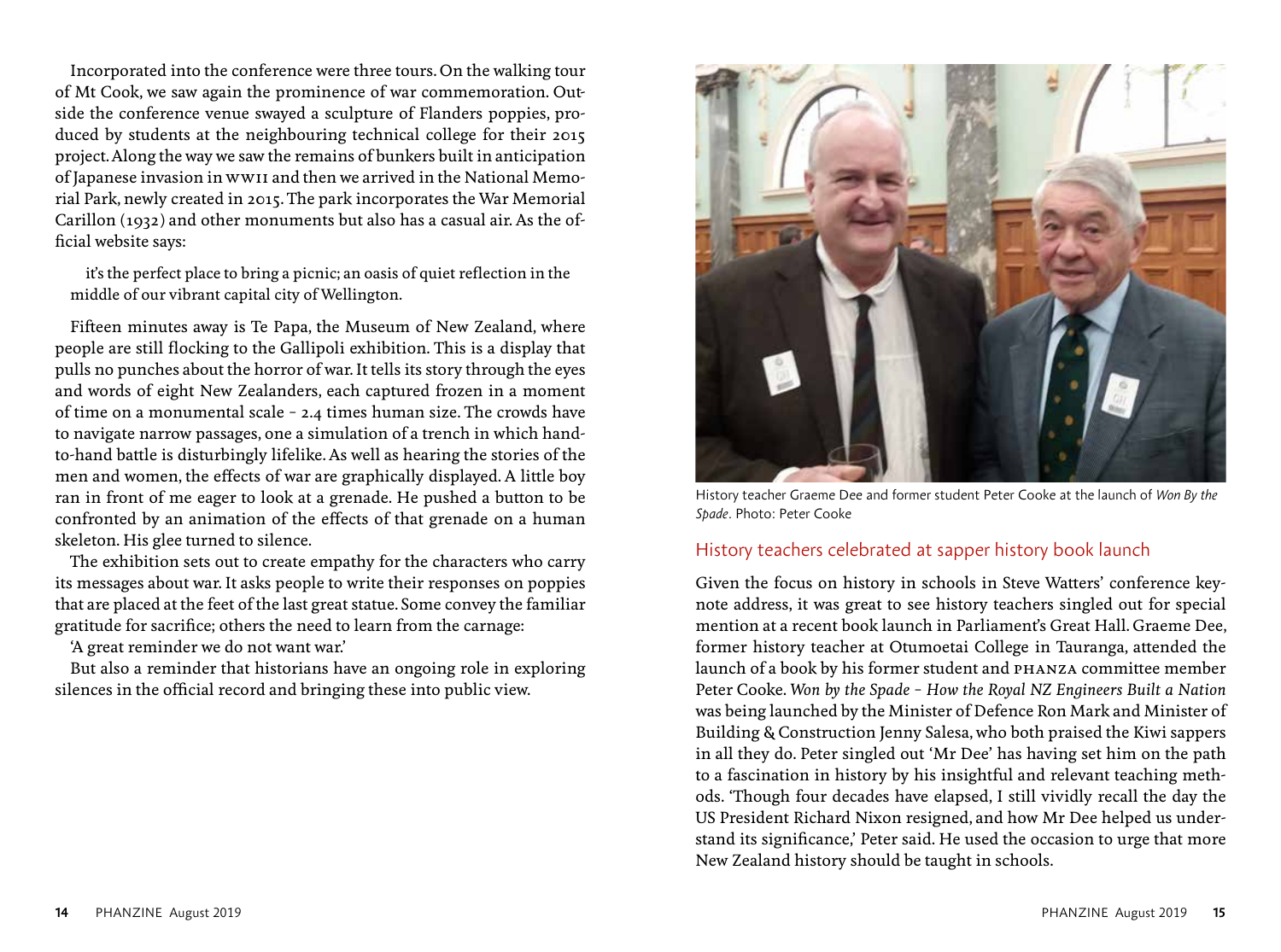#### **News from Research and Publishing, Manatū Taonga**

## *Chief Historian Neill Atkinson reports* Not quite out of the wars

The theme of PHANZA's recent Wellington conference, After the war? was a pertinent one for many professional historians, including those of us working at Manatū Taonga Ministry for Culture and Heritage. While we continued to do other things, the First World War centenary has dominated our work programme since at least 2011. So it's fair to say we are pleased to be entering a new era of historical 'peace', with new opportunities and new priorities.

#### War history

We are still not quite out of the wars though. Recently we launched the fifth Ministry print publication in the First World War Centenary History Programme, a partnership with Massey University and New Zealand Defence Force. Our Senior Māori Historian Monty Soutar is the author of *Whitiki! Whiti! Whiti! E!: Maori in the First World War* (Bateman), a massive and impressive work, which was launched at two memorable events: at Auckland War Memorial Museum on 5 June by our minister, Prime Minister Jacinda Ardern; and in Gisborne on 8 June, with Minister of Defence Ron Mark and Sir Peter Jackson, who provided First World War uniforms for a 100-man honour guard. Our Editor David Green and Sarah Burgess, who did much of the image research, provided great support to Monty on this project.

Other war histories continue to occupy our time, in particular a series of books on the rifle companies of the Second World War 28th Māori Battalion. Sir Wira Gardiner's history of B Company, *Ake Ake Kia Kaha E!*, was launched at Ōhinemutu, Rotorua, in April; work continues on the Battalion's A and D companies, as well as on a refresh of our [28MaoriBattalion.](http://28MaoriBattalion.org.nz) [org.nz](http://28MaoriBattalion.org.nz) website.

#### Suffrage 125

The other big recent commemorative event was the Women's Suffrage 125 celebration in 2018. Lynette Townsend led our work to produce an audiovisual feature on the NZHistory website, and Lynette, Elizabeth Cox, Jamie



Shirley Smith, photographed in her law office in 1982. Along with Nancy Adams and Fred Allen (over page), Shirley Smith is included in the new programme of *DNZB* entries. Photo: Alexander Turnbull Library, EP/1982/1586

Mackay and others worked with Anne Else to digitise and update the 1993 publication *Women Together*. We are about to complete some final updates to *Women Together*.

Suffrage 125 was also a fitting occasion to relaunch the *Dictionary of New Zealand Biography*, with Tim Shoebridge leading our work to publish 25 new biographies on women in September 2018.

#### Te Tai Treaty settlement stories

Our major new digital project over the last few years has been Te Tai Treaty Settlement Stories, led by Monty with Leanne Tamaki, Gabrielle Paringatai, Lynette Townsend, Steve Watters, Anaru Dalziel and others. The first iwi web story, on Ngāti Awa, was launched by the Prime Minister in Whakatane in November.

We are currently working with Ngāti Whātua Ōrākei and Ngāti Porou, with new content due to be released online before the end of 2019. Looking further ahead, we will develop a story on the te reo/broadcasting settlement and begin work with a new iwi partner.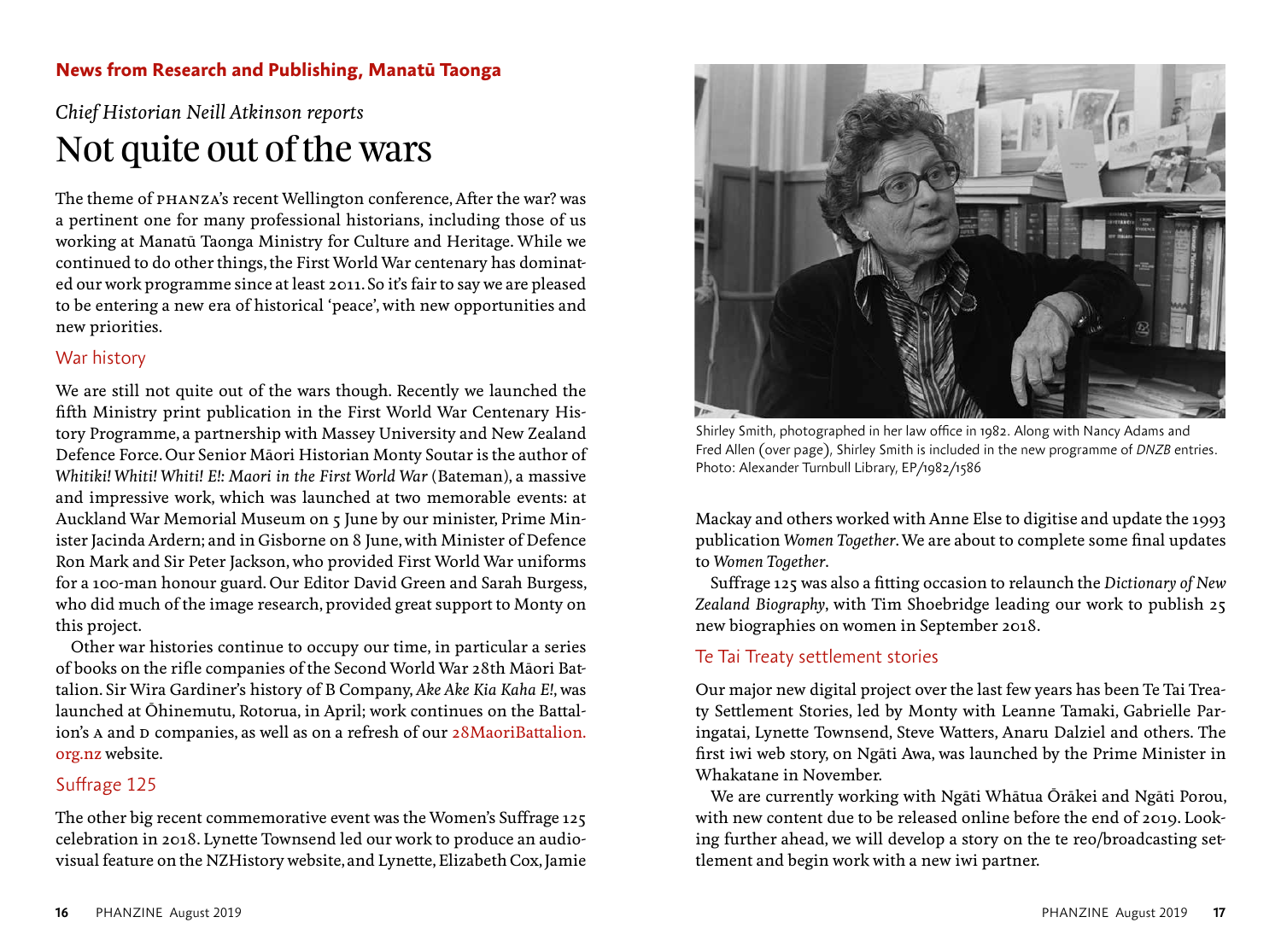

Nancy Adams working on a painting of flowers and ferns at the Dominion Museum, Wellington, in 1959. Photo: Alexander Turnbull Library, EP/1959/2182-F

#### A DNZB revival

Since launching the Suffrage 125 biographies, Tim has been establishing our ongoing *DNZB* programme, which aims to publish 20–25 new biographies each year. Thirteen were launched in May 2019, including figures such as Howard Morrison, Bruce Biggs, Christine Cole-Catley, Maurice Shadbolt and Shirley Smith, and a further dozen are due later this year; the 2020 round is already being planned. This work relies heavily on the support of the wider historical community, with a number of PHANZA members contributing as authors.



Fred Allen, photographed in the late 1940s when he captained the All Blacks. Photo: Alexander Turnbull Library, Crown Studios Collection, 1/2-202725-F

#### Education and other work

Steve Watters continues to lead our education work across various projects, including Te Tai and the upcoming Tuia Encounters 250 commemorations. Emma Kelly recently joined the Ministry as an Educator for the Pukeahu education centre. With growing calls for the teaching of New Zealand history, especially the New Zealand Wars and colonial history, to be compulsory in schools, education is becoming an increasingly important focus for our digital publishing programme.

There is much else going on too. Gareth Phipps and Martha van Drunen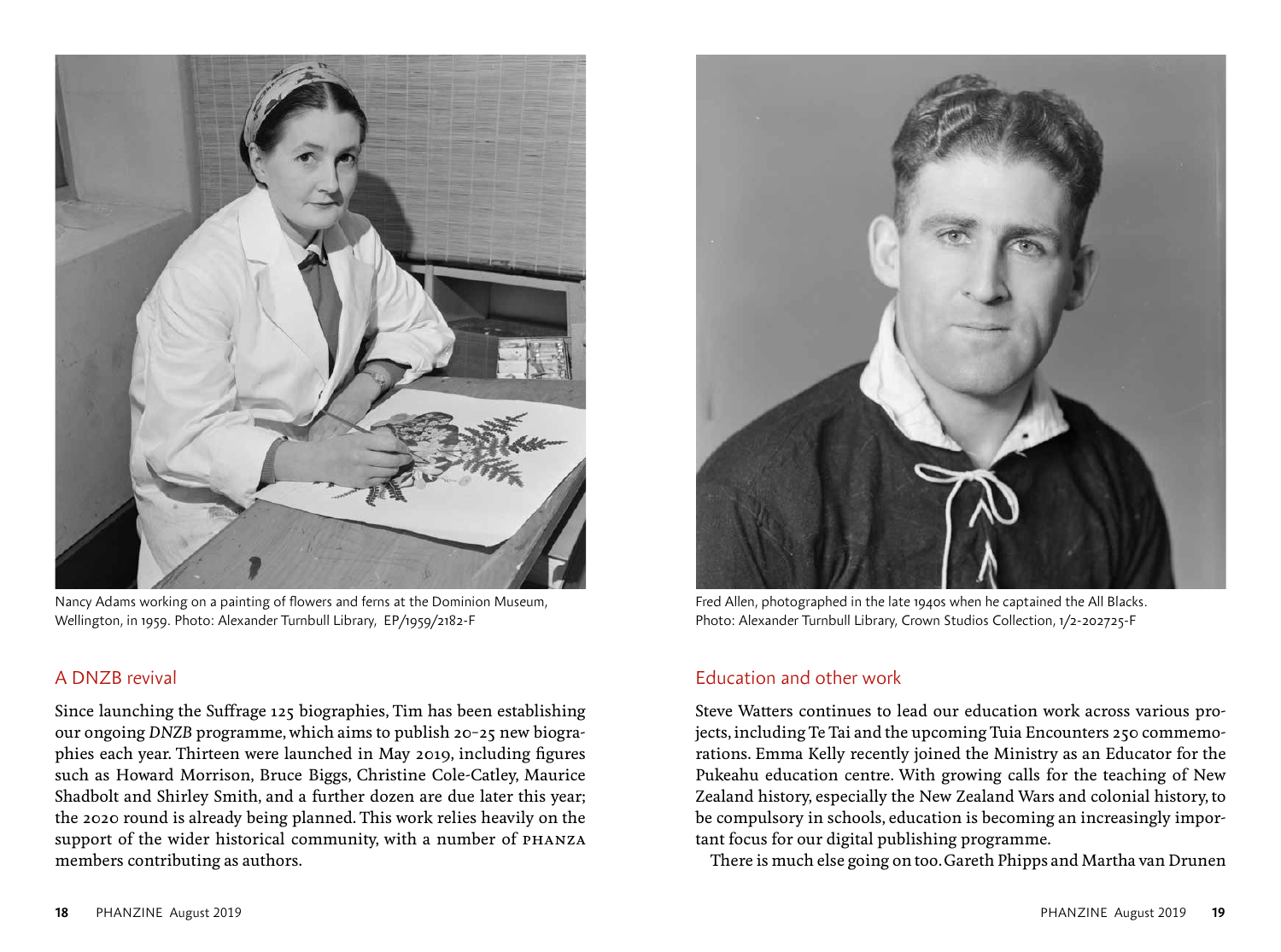have been leading the updating of Te Ara's 'Social Connections' theme, working with former theme editor Rosemary du Plessis. We are now also planning a refresh of Te Ara's 'Peoples' themes and a major upgrade of the site's map platforms.

Finally, we're starting work on a new commissioned project to produce a multi-author print history of the Ministry of Foreign Affairs and Trade and its predecessors. A long-serving former Ministry historian, Ian Mc-Gibbon, has returned to be Commissioning Editor for this project, working part-time over the next couple of years.

#### **Staff matters**

We were delighted recently to be able to establish two new permanent roles in the team, and appoint long-serving fixed-term staff to them: Leanne Tamaki as Senior Māori Researcher and Sarah Burgess (well known to readers as PHANZA secretary) as an Historian.

Gabrielle Paringatai and Kate Jordan continue to work with us in fixedterm roles, while contractor Cindy Jemmett has been helping with *DNZB* image research.

Meanwhile, Julia Vodanovich remains acting Production Manager, while former incumbent Matthew Oliver moves from his secondment at the Beehive to a new role in the office of Ministry Chief Executive Bernadette Cavanagh. And finally, following a long internal secondment, former PHANZA secretary Imelda Bargas has taken up a permanent manager role elsewhere in the Ministry's Delivery Group.

*Anthony Dreaver writes on an initiative to save a structure which is an important part of the history of childhood in New Zealand.*

## The Ōtaki Health Camp Rotunda

A Trust has been formed to restore and reuse one of New Zealand's most distinctive buildings. In 1931 at Ōtaki Beach the first permanent site for a health camp was built. Now closed, the grounds and buildings are under Department of Conservation management until their future has been decided. The Rotunda, originally one of a pair, was designed for King George V Hospital, Rotorua, providing care for wounded and shell-shocked servicemen. It was on Pukeroa Hill, given as a hospital site by Ngāti Whakaue in 1880. The two linked octagonal wards encircled by windows embody the new century's belief in sunshine and fresh air that inspired the health camp movement. Concentric circles of beds surrounded central nursing stations for care and control.

When land at Ōtaki Beach was donated by businessman Byron Brown, the rotundas – now to give way to a new Rotorua hospital – were dismantled, transported and rebuilt as a boys' and a girls' dormitory. In Di Buchan's *Sun, Sea and Sustenance: the story of the Otaki Children's Health Camp* (Wellington, 2017) former residents remember fondly these light and airy rooms. From 1941 to 1944 the camp housed long-stay patients of Wellington Hospital in order to release space for war casualties.

During rebuilding of the camp in 1963–64 the east rotunda was removed. The survivor provided a very satisfactory recreation space until 1999, when maintenance costs led to its closure.

Protected from demolition – but not from deterioration – by its registration as a category I building by Heritage New Zealand Pouhere Taonga (item 4098), the rotunda remains a striking structure on the exterior. The interior, with its seamless blend of form and function, displays a stunning clarity and harmony (see photo over page).

Friends of the Ōtaki Rotunda was formed at a public meeting in Ōtaki on 27 February with Di Buchan as chair and Jock Phillips as her deputy. Its goal is to preserve the rotunda for public use. Since Heritage New Zealand now recognises the total site and buildings as a Historic Place, the Trust looks forward to close cooperation with Heritage New Zealand.

Anyone interested in supporting their efforts is invited to send their contact details to anthonydreaver@gmail.com.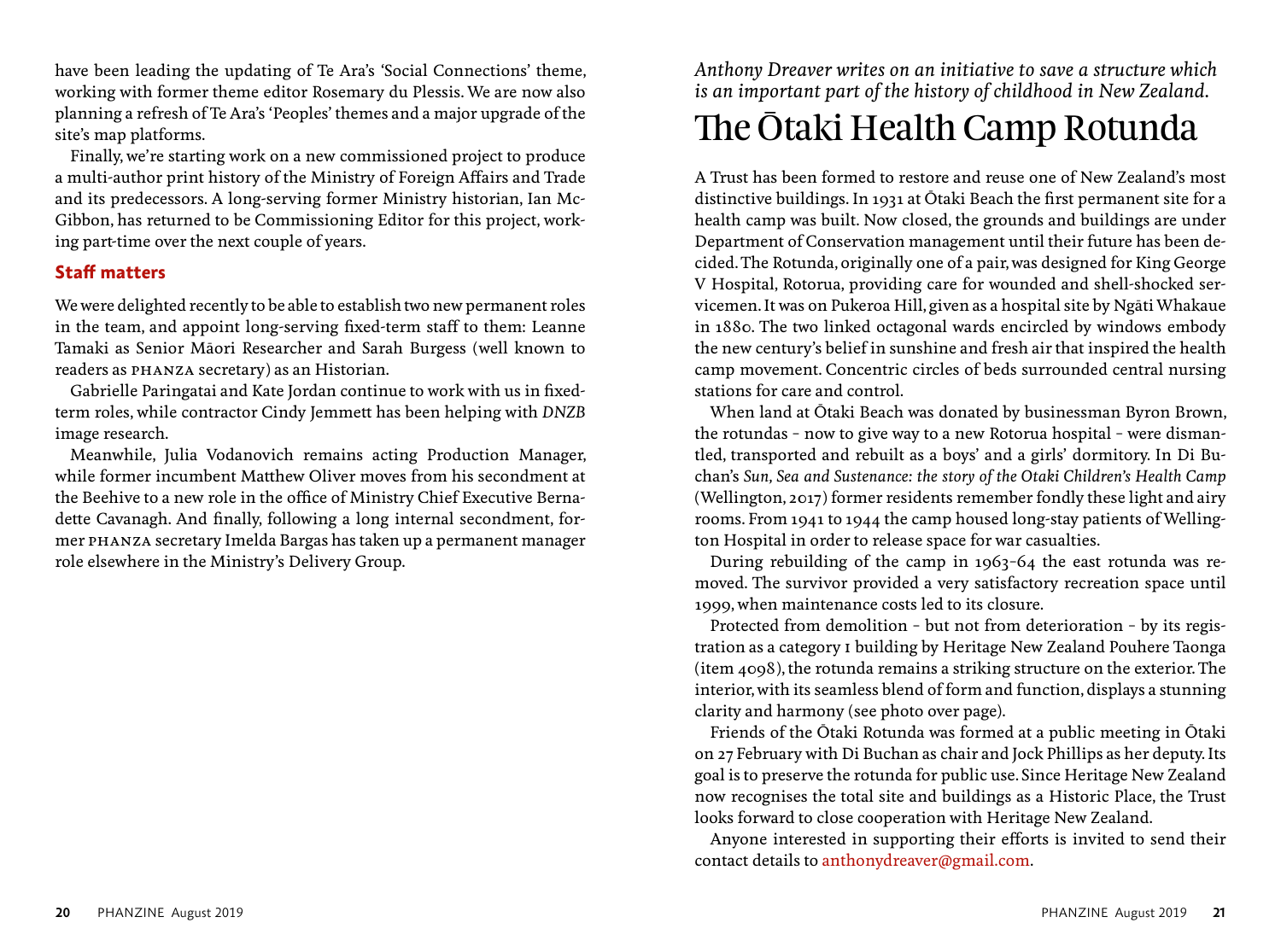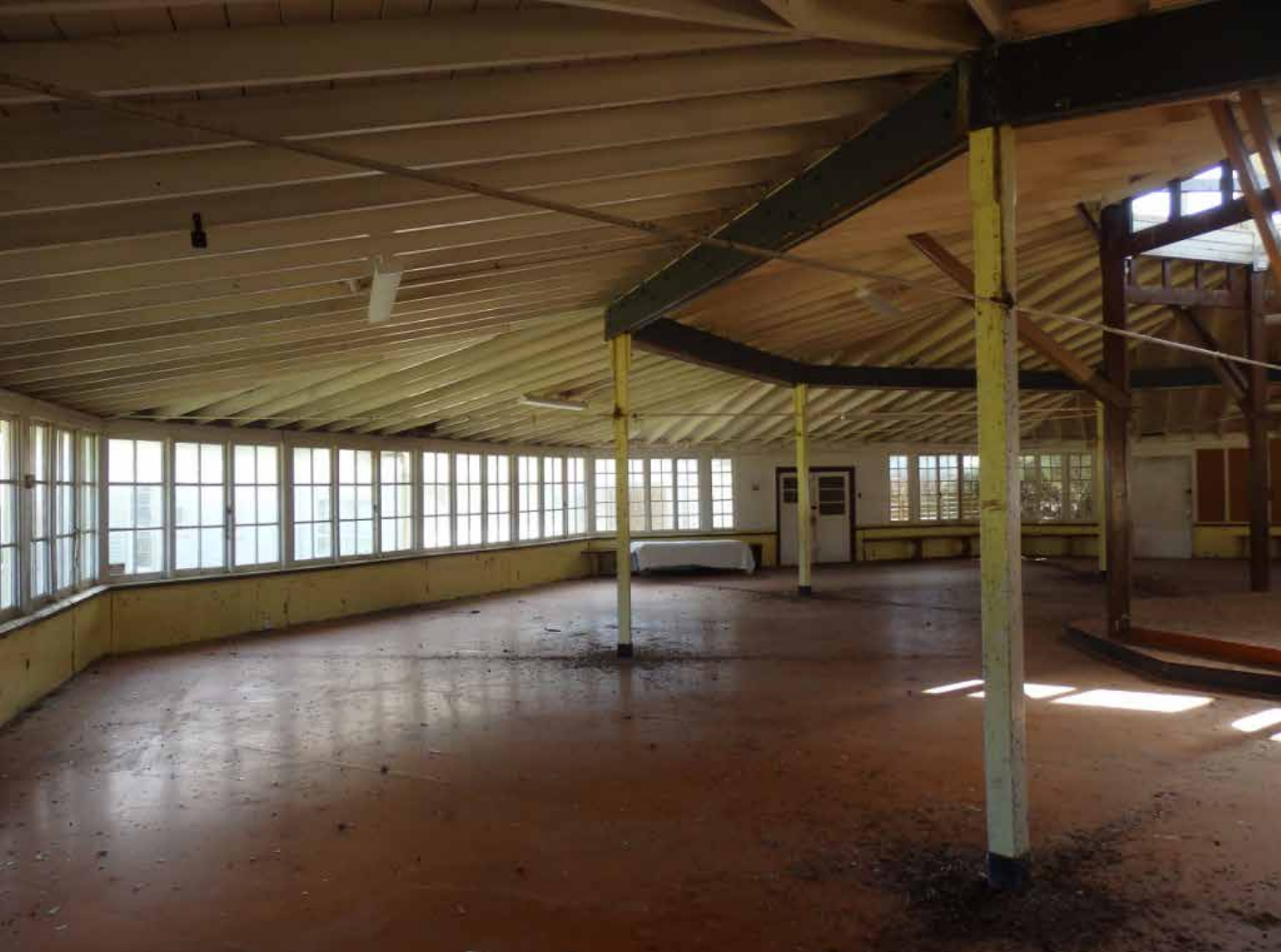#### **Heritage**

*Michael Kelly ideintifies positive potential changes for heritage protection.* 

## Big changes coming for heritage protection?

The government, with the Prime Minister at the forefront, has said some strong words on the need to improve heritage protection in New Zealand. The Ministry for Culture and Heritage consulted openly and widely on the subject last year and then prepared a summary of submissions that indicated widespread dissatisfaction with the current state of play.

One would hope that real change in the heritage sector is coming. This is a once in a generation opportunity, as most governments of any hue rarely make improving heritage protection a priority.

Instead of idly speculating on what might be coming, here is a short wish-list.

#### Giving power of protection for historic places back to Heritage New Zealand Pouhere Taonga

Events from the past 40 years do not provide strong grounds for giving statutory power to protect built heritage back to Heritage New Zealand. It largely lost that power in 1993 when protection notices were replaced by heritage orders under the Resource Management Act. Since then, its caution in advocating for heritage causes and a perplexing predisposition for compromising has caused many to question whether it should be given the discretion again. But if Heritage New Zealand doesn't get that opportunity, then who should? Local authorities have proved just as fickle in protecting heritage. At least Heritage New Zealand has its raison d'être in its title.

There is no need to hand Heritage New Zealand broad powers; just a mechanism to step in and thwart threats to the best of the country's built heritage would do nicely. It could be interim protection before scheduling or the power to invoke a change to a district plan. Augmented with a more consistent heritage management regime by local authorities, it would go a long way to righting the ship.



Volcanos Ōtuataua and Puketapapa, Ihumātao, Auckland in 1964. Photo: Alexander Turnbull Library, Whites Aviation Collection, WA-62288-G

#### Better protection of archaeological sites and sites of significance to Māori

There is something very wrong if legislation that nominally protects all pre-1900 archaeological sites is then used to grant, annually, about 97% of all applications to alter or destroy those archaeological sites. The culprit is the Heritage New Zealand Pouhere Taonga Act 2014, but pretty much the same thing was going on under various incarnations of the Historic Places Act. Quite simply, we need to get serious about protecting both archaeological sites and sites of significance to Māori. We are losing so much archaeology to sea-level rise and other climate related events, we scarcely need to invite our fellow New Zealanders to destroy the rest. Of course, protection of archaeology could be shifted under the Resource Management Act, but that would likely be no better.

#### Tidying up heritage protection under the Resource Management Act

It is frustrating and confusing that there is so much variation in the use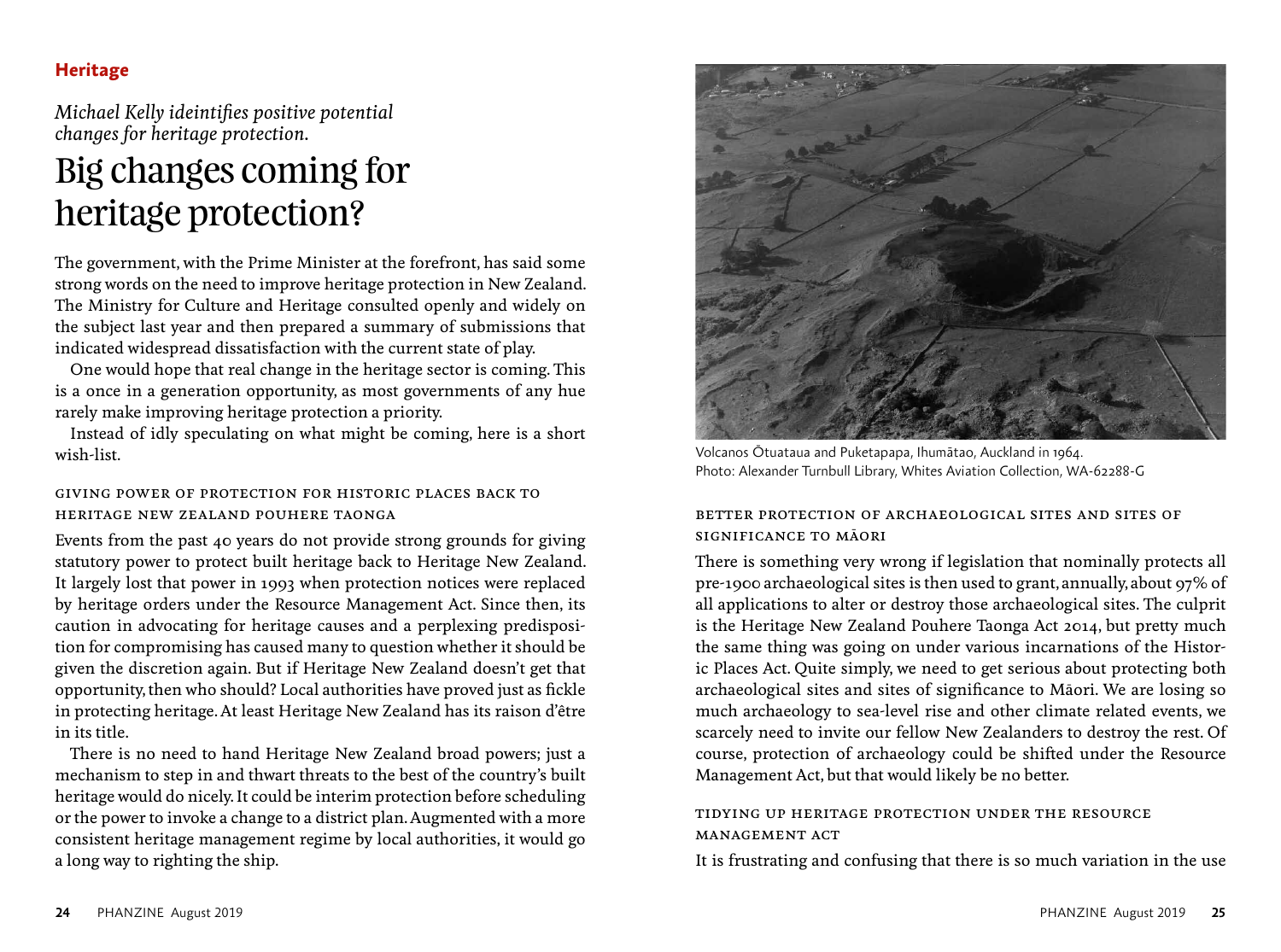of legal protection on district plans by local authorities. Both the rules and the application of activity classifications (e.g. permitted, controlled, discretionary etc.) vary across the country. Surely it wouldn't be hard to a) get each local authority to use the same set of rules and b) assign the same range of activity classifications across the country. Some minor variations could be offered to take account of local issues, but giving everyone the same template would be hugely beneficial for everyone using the Resource Management Act. Of course, this won't help heritage if stronger protection is not provided for in this template.

Some have argued for the preparation of a national policy statement for historic heritage and there are good reasons for supporting that initiative. There are many other matters that need attention. We'll see what the government proposes.

#### And a comment on World heritage and climate change

Lamu, founded about 1370 on the northern coast of Kenya, was inscribed on the World Heritage List in 2001. Its historic old town contains an exotic mixture of architecture that reflects the African, Arab and Indian influences of the various sea-borne traders that have visited the area and the invading forces that have occupied the town for long periods over its history. It is considered to be the oldest continuously occupied Swahili settlement in Africa.

For reasons that are not entirely clear, beyond a desire to provide more power to its people, the Kenyan government has decided to build a coalfired power station right next door to Lamu. The town, already vulnerable to development through a lack of proper planning control, is expected to be at even more risk should the power station be built.

Furthermore, Kenya has never burned coal to provide electricity before and the decision to do so now in the face of overwhelming evidence of climate change seems remarkably pig-headed. Kenya, which currently has a low carbon economy (0.31 metric tonnes of carbon emitted per person in 2013, compared to 7.2 for New Zealand) can easily turn to geothermal, solar and wind as power sources. In 2015, under the Paris Agreement, it pledged to reduce its carbon emissions by 30% so a coal fired power station would seem a particularly silly option to pursue. The state of the Commons of Commons of Lamu. Photo: Wikipedia Commons

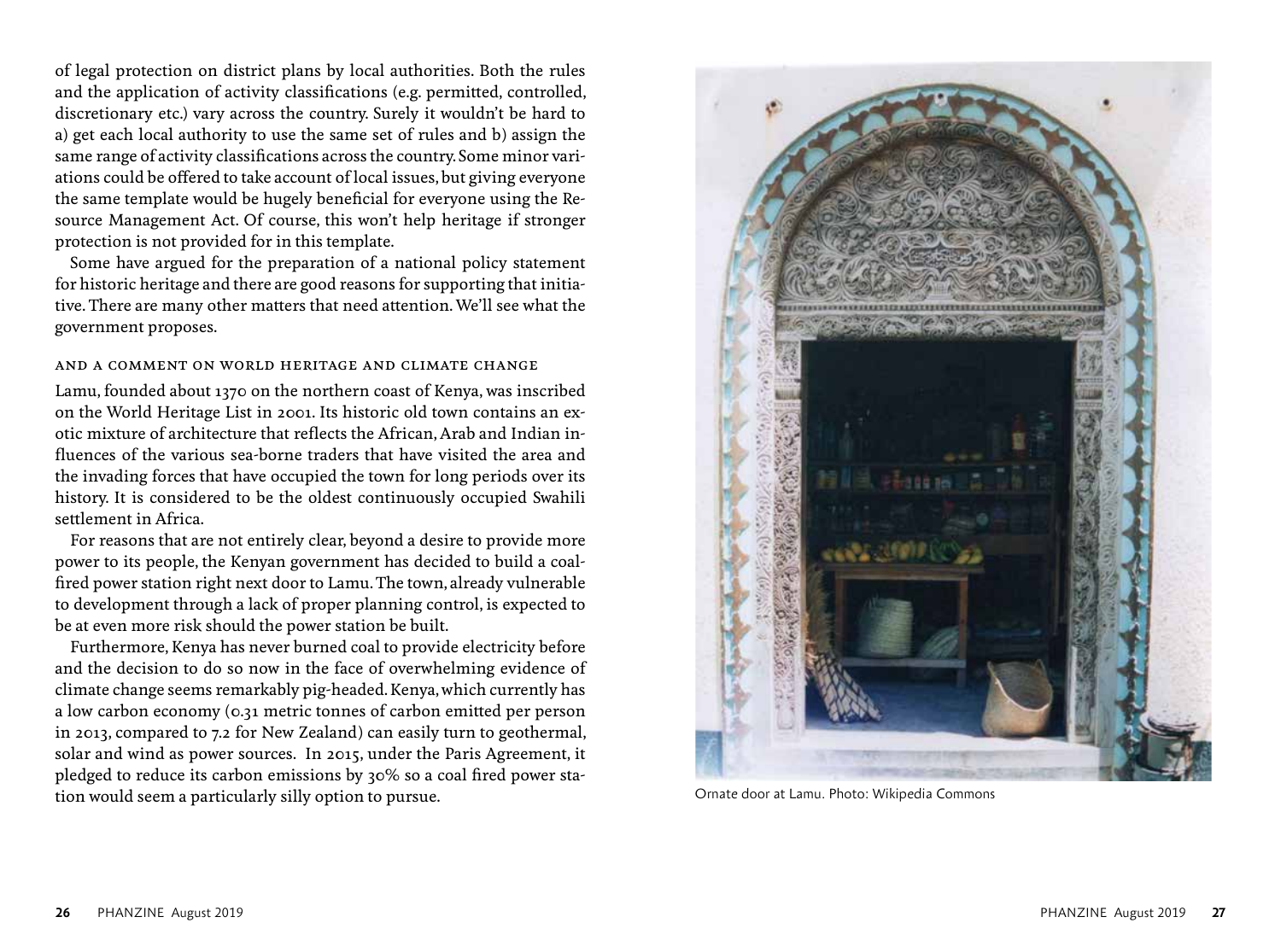#### **Obituary**

*Tim Shoebridge on the death of one of PHANZA's most prolific and longstanding members.*

## Gavin McLean (1957–2019)

Gavin McLean has left us so many memorable lines, but my favourite is one he delivered at the 2010 PHANZA conference. He was speaking about Oamaru heritage buildings, and forewarned the audience he would be referring to his home town as 'Omaru,' because 'no-one who lives south of Moore Wilsons pronounces it Or-ah-maru.' Half the audience laughed and the other half shook their heads disapprovingly. I can imagine him throwing back his head with an anarchic cackle when he came up with that one, knowing exactly how it would go down. It was an archetypal, mischievous Gavin moment.

Both in person and in print, Gavin loved cheeky asides, pernickety reviewers and audiences be damned. He delighted in informal and idiomatic language, and had a great ear for the telling detail, the hook. He was a public historian in the best sense, producing lively and entertaining work which never compromised on scholarly rigour, synthesising complex ideas and presenting them clearly, usually with an irreverent twist. He always told a good story, which is harder than it sounds. His focus on the reader's experience was a defining quality of his work.

Gavin's output was staggering: more than 40 books, along with countless chapters, exhibition catalogues, and much else besides over a 35-year career. He was enormously focused, productive, and energetic, juggling multiple projects without difficulty. He rose in the early hours to progress his 'home book' before setting off on the bus to advance his 'work book' at the office. His work invariably appeared ahead of schedule, with never a word out of place. In the book we wrote together, I laboured over my half for nine months while he researched and wrote his effortlessly in six weeks. He had a great eye for improving any piece of writing, and anything he had to say about your work was worth hearing.

Gavin escaped the 'smug, cocky-dominated, rugger-bugger dullsville' of Ōamaru to study history at Otago, though his love for Ōamaru's whitestones endured. His first book, a commissioned history of Alliance Textiles Ltd, appeared in 1981, and he produced books at regular intervals for



Gavin McLean in characteristically nautical mode.

the rest of his life. Many reflect his great passion for maritime history, including several about shipping companies and harbours. He was always happiest near, or ideally on, the ocean.

He moved to Wellington in 1985 to work as publisher for Government Print. In the 1990s he moved to the Historic Places Trust, then to the Historical Branch of Internal Affairs (subsequently the Ministry for Culture and Heritage's History Group) in 1999. His History Group period marked an expansion into new territory with books like *100 Historic Places in New Zealand* (2002) and *The Governors* (2006); sadly, his projected history of the nation's prime ministers was never completed. He was a key figure in the Group until his medical retirement in 2017.

Gavin's work embodied the Group's ethos of making history accessible to the public. He wrote skilfully for the web, making important contributions to both Te Ara and NZHistory, and curated several exhibitions, notably the Prime Ministers exhibition at the New Zealand Portrait Gallery in 2009–10 and the Government House visitors' centre. He was always out in public, joking with audiences and dishing out pithy one-liners to documentary film crews.

Gavin was a great contrarian, and though his judgments of others' failings could be brutal he was enormously generous to the many who sought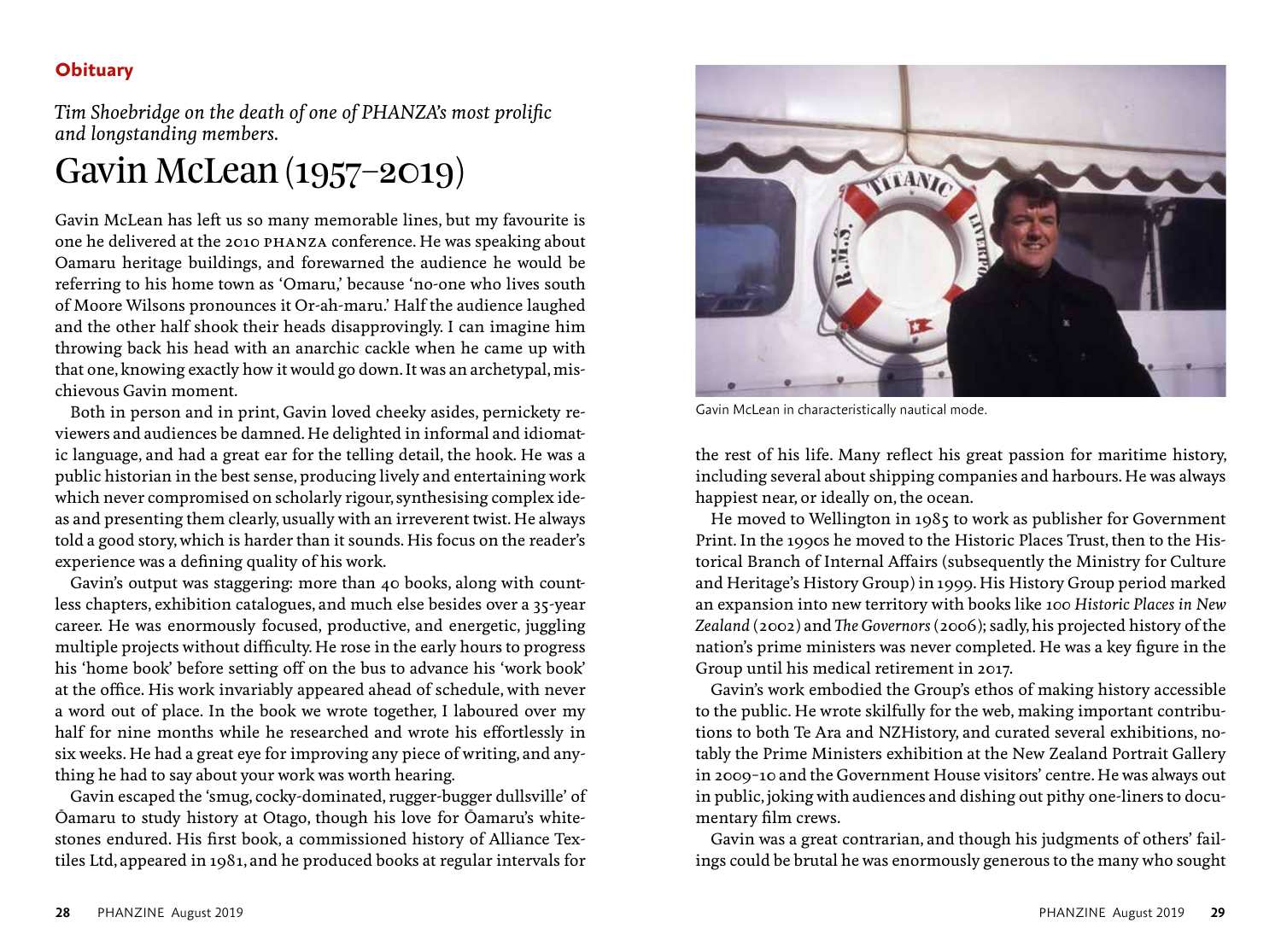his advice on history, heritage or getting published. He dispensed much wisdom, urging non-fiction writers to draw inspiration from good fiction, to really write.

The pace of his reading was relentless; he read several books a week, and reviewed many of them. Books were always stacked ten-deep beside his couch awaiting his attention. This wide reading filtered into his work, and his knowledge was vast and deep. He was sociable and loved the company of others, but in a real sense history was his life. His house was filled with books, room after room of them, a reader's sanctuary where well-tended bookshelves nestled invitingly among model ships, old exhibition posters, and classical music CDs.

Ill health ultimately robbed him of his vitality and creative drive, and his last two years at the Ministry were difficult and unhappy. His ambition and focus nonetheless had a lasting impact both on the Ministry's work, and on the public history and heritage fields more generally. His love and passion for history enriched the lives of those around him, as well as his thousands of readers – and many more yet to come.



Auckland members enjoy food and food-related talk at their June event. Photo: EatAuckland Walking tours

#### **Walking through food history**

Auckland members were treated to a talk by André Taber in June at the Ellen Melville Centre. André has written two books: *New Zealand Olive Oil*, *The Great New Zealand Pie Guide*, and many articles and papers around the heritage interpretation theory of Freeman Tilden. His talk centred on his work as a guide, providing historical narratives on walking tours of inner Auckland focusing on food history of the Ponsonby precinct, it was a mouth-watering insight into options for the professional historian.

As PHANZA are trialling funding food catering for the three-monthly Auckland meetings André met with members at Mezze Bar close by where discussion was carried on accompanied by the delicious tapas.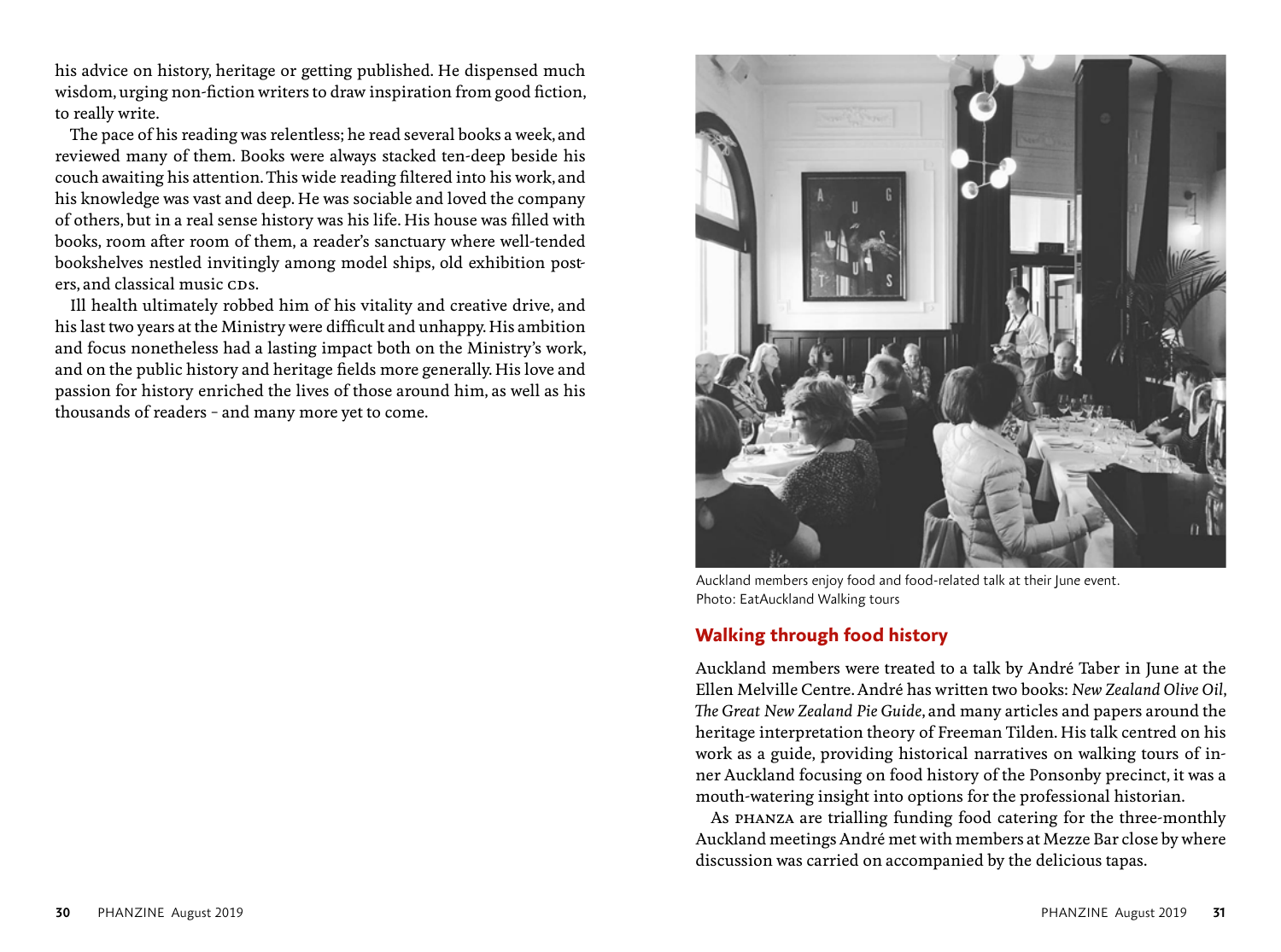#### **Auckland History Symposium**

*Two perspectives: the first from David Verran and Monica Webb, and the second from Marguerite Hill.*

## A reason to get out there

Launched in 2017, the goal of the Auckland History Initiative (AHI) is to put the history of Tāmaki Makaurau/Auckland at the centre of an energetic discussion about the city. The team behind the Initiative (Professor Linda Bryder, Dr Aroha Harris, Dr Hirini Kaa and Dr Debbie Dunsford of Auckland University) are reaching beyond the university to engage with government bodies, community heritage groups and the GLAM sector (galleries, libraries, archives and museums). As Hirini said in a 2018 interview, 'Communities have changed and institutions have changed, and want to collaborate more . . . That's part of AHI too, facilitating that ability to contribute. We've got good networks but we haven't needed to activate them that much. AHI gives us a reason to get out there'.

The idea for the Initiative grew from a conversation between Linda and Hirini about how to address the dearth of academic history on Auckland. Linda refers to it as a kind of 'lightbulb moment' that here was a means by which they could facilitate discussion between community and academia and engage with some of the bigger questions about Auckland. Central to the Initiative is the drive to raise awareness among the public of Auckland's history. Both Hirini and Linda agree that there is strong interest in history among the community and now is the right time to push the Initiative forward.

A key element in the Initiative is to understand what resources are available and where they are located. Linda refers to it as 'starting from the bottom'. As an important step in this part of the Initiative, Linda Bryder supervised a team of undergraduate researchers during the past summer recess, some of whom presented at the Symposium. Linda's vision is to see students taking an active role in uncovering Auckland's history. The interest among students was strong, with the summer scholarships highly contested.

Having the symposium on a marae was a great way to acknowledge the lengthy history of Māori history in the Auckland area, along with the use of that site by Pākehā Auckland from 1840. Following the mihi from



Professor Charlotte Macdonald addresses the Auckland History Symposium.

Hirini Kaa, and the introduction by Linda Bryder, Emeritus Professor Russell Stone sketched a 'genealogy' of earlier writings about Auckland. This included his description of an attempt in the 1950s to create a full history of Auckland Province, which eventually never came to fruition.

Sydney based academic Grace Karskens provided the keynote ('Going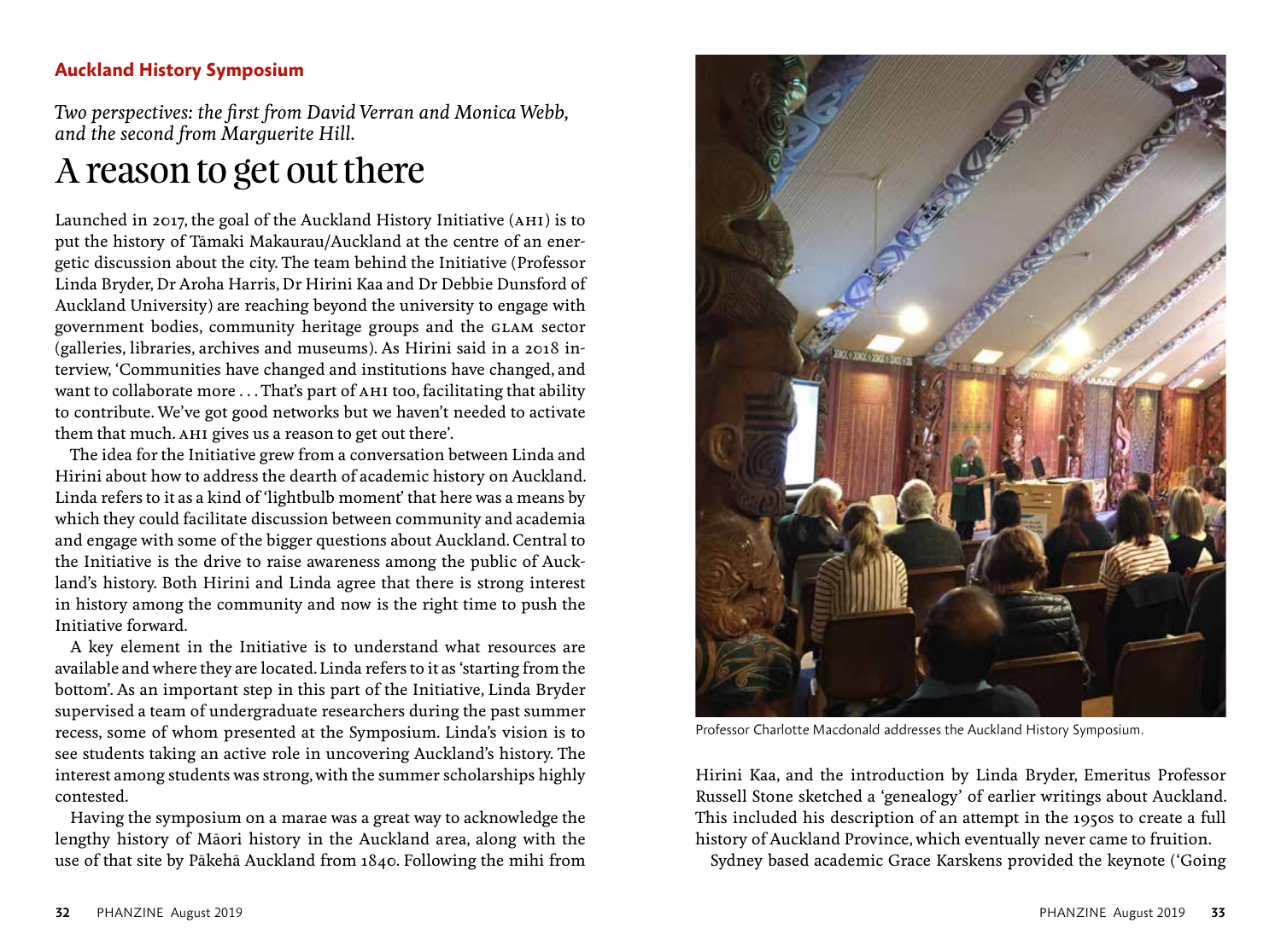public: historians, public history and the power of place'), and she was followed by Victoria University of Wellington's Charlotte Macdonald ('Glitter and gore: Auckland's origins as a garrison town') and University of Auckland's Raewyn Dalziel ('Benjamin Cunningham and the first Auckland City Mission'). They were then followed by two independent historians, Wellington based Ben Schrader ('Government House; the first 'Auckland' building?') and Auckland based Hazel Petrie ('Black fellows and white Chinamen: Chinese, Indian, Lebanese and Dalmatians in Auckland, c1890-1920s'). The abstracts of all these great contributions are available at [https://ahi.blogs.auckland.ac.nz/landing/.](https://ahi.blogs.auckland.ac.nz/landing/) These talks were also filmed as well as recorded.

After lunch, three University of Auckland history students, Nathan McLeay, Nicholas Jones and Nancy Michelson spoke to three papers they had worked on as part of the summer scholarship project. This was followed by a panel of Elizabeth Cotton, Rachael Davies and Kate Woodall, from Auckland War Memorial Museum/Tāmaki Paenga Hira, describing upcoming conceptual and spatial changes to the Museum's Tamaki Galleries.

The symposium concluded with a panel discussion on urban history and landscapes, facilitated by Jessica Parr. This included discussions as to whether the Nixon monument in Ōtahuhu to a New Zealand wars colonel should be removed or at least that there be more of the story displayed at the monument; the background to the proposed housing development at Ihumātao; and the legal focus to the buildings on Constitution Hill. Bill Mackay also made the provocative statement that the Auckland Harbour Bridge should perhaps never have been built, and reliance on ferries continue. Unfortunately, these discussions weren't recorded.

Linda Bryder then concluded the symposium before many travelled up to the Domain and the Museum to hear the inaugural Auckland History Initiative annual lecture. This was jointly given by Margaret Kāwharu and David Williams, and chronicled the Ngāti Whātua Ōrākei journey towards an historical account in Treaty settlement negotiations 1999–2011: Hapū perspectives and some comments on 'legislated history'. This included examples of texts of 'negotiated history'.

These stimulating talks were followed by a reception where attenders could continue their discussions.

All in all, a great beginning to what was generally hoped will be an annual event, with regular updates from the above website.

### *From Marguerite Hill, Auckland Council Heritage Unit*  Conference synchronicities

April was a busy month for conferences and the weekend of 13 April was particularly busy for me. After attending the PHANZA conference in Wellington, I headed back to Auckland to attend the Auckland History Initiative (AHI) conference at Waipapa Marae at the University of Auckland on Monday 15 April 2019.

The AHI is led by the University of Auckland's History department with connections to Auckland War Memorial Museum, Auckland Council and other groups interested in the history and heritage of Auckland. According to their website, the AHI 'seeks to engage with and capture the historical and cultural development of the city as well as the wider Auckland region, extending from Northland to the Waikato'. The AHI is working on Ngā Ara o Haere – A Framework for Auckland History, which will identify key themes in the history of Auckland for further research. As well as conferences like this one, the AHI has a schedule of publications planned, as well as encouraging Masters and PhD research and introducing undergraduate papers on Auckland history.

The AHI also supports a Summer Scholar programme and three of the Summer Scholars spoke about their research projects. All three had undertaken their scholarship at Auckland Libraries and, interestingly, the students had all focused on built heritage and its relevance to us. Nathan Mcleay looked at the impact of the Auckland Harbour Bridge, Nancy Mitchelson investigated the various attempts to pedestrianise Queen Street and Nicholas Jones placed the Māori Community Centre in the history of Auckland.

One of my symposium highlights was a scene-setting lecture by the 'father' of Auckland history, Dr Russell Stone. Stone is of course the author of nine books about Auckland, including F*rom Tamaki-Makau-Rau to Auck*land, Makers of Fortune: A Colonial Business Community and Its Fall and *Logan Campbell's Auckland: Tales from the Early Years* and his most recent biography *As It Was: Growing up in Grey Lynn and Ponsonby Between the Wars*, which is also a social history of the interwar period. The remarkable 96-year-old delivered a thoughtful and thorough lecture outlining the historiography of Auckland. A huge debt is owed to the city's librarians and archivists for not only preserving the city's early history but also writing it. Stone also